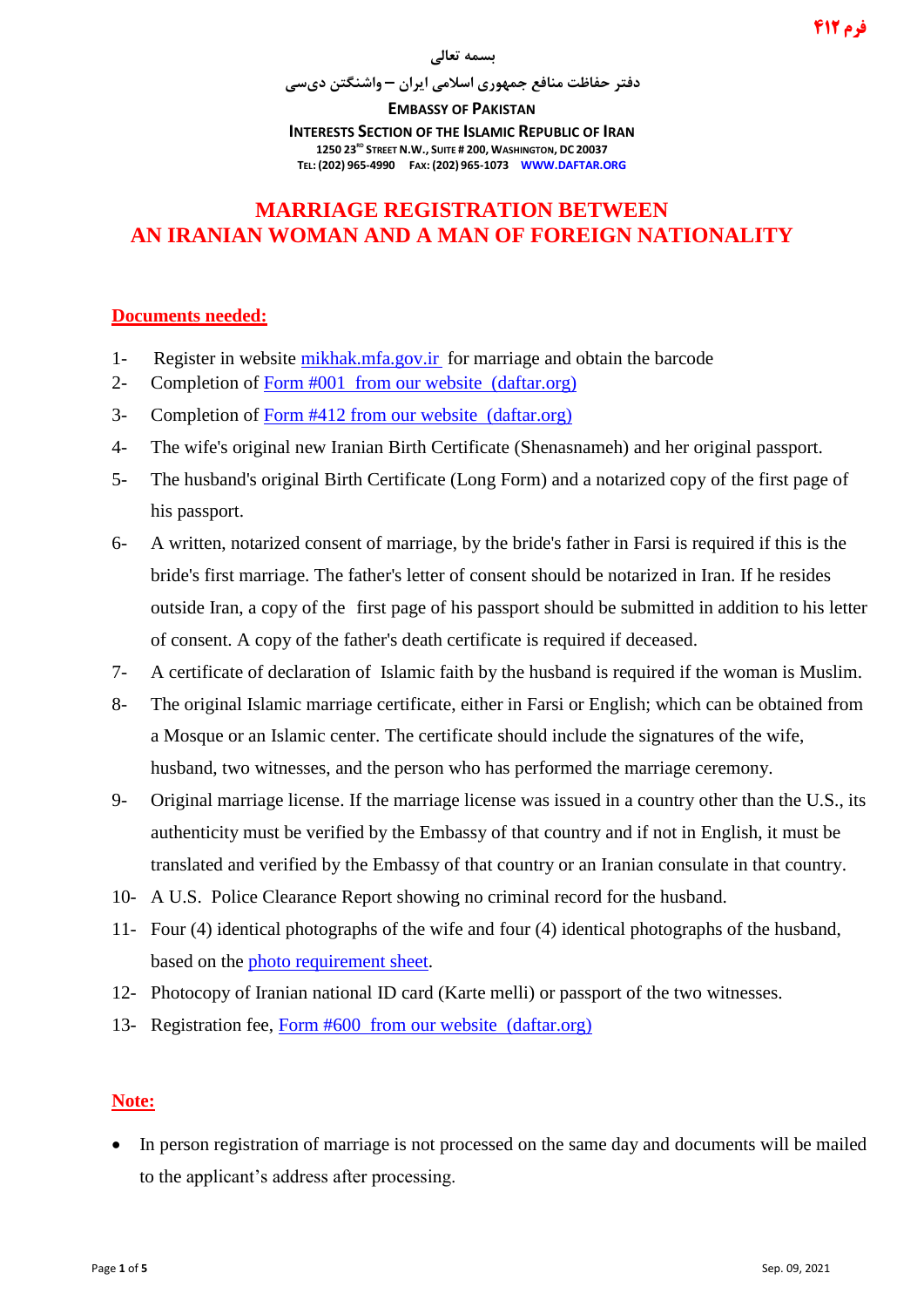#### **بسمه تعالی**

**دفتر حفاظت منافع جمهوری اسالمی ایران – واشنگتن دیسی**

#### **EMBASSY OF PAKISTAN**

**INTERESTS SECTION OF THE ISLAMIC REPUBLIC OF IRAN**

**1250 23RD STREET N.W., SUITE # 200, WASHINGTON, DC 20037**

**TEL: (202) 965-4990 FAX: (202) 965-1073 WWW.DAFTAR.ORG**

# **تقاضانامه ثبت ازدواج بين زن ايراني و مرد غير ايراني**

| مشخصات زوجه (زن) - ((موكله))                                                                                                      |          |                       |                                                       |                           |                      |         |                                                                                                            |                                                                                                       |  |
|-----------------------------------------------------------------------------------------------------------------------------------|----------|-----------------------|-------------------------------------------------------|---------------------------|----------------------|---------|------------------------------------------------------------------------------------------------------------|-------------------------------------------------------------------------------------------------------|--|
| نام مادر:                                                                                                                         |          | نام پدر:              |                                                       | نام خانوادگی:             |                      |         | <b>نام:</b> المستقل المستقل المستقل المستقل المستقل المستقل المستقل المستقل المستقل المستقل المستقل المستق |                                                                                                       |  |
| صادره از شهر:                                                                                                                     |          | حوزه شماره:           |                                                       |                           |                      |         |                                                                                                            |                                                                                                       |  |
| مذهب:                                                                                                                             |          | شغل:                  |                                                       |                           |                      |         |                                                                                                            |                                                                                                       |  |
|                                                                                                                                   |          |                       |                                                       |                           |                      |         |                                                                                                            | مشخصات زوج (مرد) به فارسی - ((موکل))                                                                  |  |
| شهر محل تولد:                                                                                                                     |          | تبعه کشور:            |                                                       |                           |                      |         |                                                                                                            |                                                                                                       |  |
| مذهب:                                                                                                                             |          | <b>شغل:</b> ﴿         |                                                       |                           |                      |         |                                                                                                            | نام پدر:                                                                                              |  |
|                                                                                                                                   |          |                       |                                                       |                           |                      |         |                                                                                                            | آدرس دقیق و شماره تلفن محل سکونت خود را در خارج از کشور بنویسید: (لطفاً به انگلیسی و کامل نوشته شود.) |  |
| <b>Street:</b>                                                                                                                    |          |                       | City:                                                 |                           |                      |         | State: Zip Code:                                                                                           |                                                                                                       |  |
| <b>Home Phone: (</b>                                                                                                              |          |                       | ) _ _ _ - _ _ _ Work Phone: ( ) _ _ _ - _ _ _ E-Mail: |                           |                      |         |                                                                                                            |                                                                                                       |  |
|                                                                                                                                   |          |                       |                                                       |                           |                      |         |                                                                                                            |                                                                                                       |  |
|                                                                                                                                   |          |                       |                                                       |                           |                      |         |                                                                                                            | مشخصات عاقد                                                                                           |  |
|                                                                                                                                   |          | شماره ملی یا گذرنامه: |                                                       |                           |                      |         | نام خانوادگی:                                                                                              | نام : مستقط المستقط                                                                                   |  |
|                                                                                                                                   |          | شهر:                  |                                                       | ايالت:                    |                      |         | محل ازدواج شرعي: ۔ کشور:                                                                                   | تابعيت:                                                                                               |  |
|                                                                                                                                   |          |                       |                                                       |                           |                      |         |                                                                                                            | مشخصات شهود                                                                                           |  |
| شماره ملی یا گذرنامه:                                                                                                             |          |                       | نام خانواد گی:                                        |                           |                      | ∣ نام : | شاهد اول:                                                                                                  |                                                                                                       |  |
| شماره ملی یا گذرنامه:                                                                                                             |          |                       |                                                       | نام خانواد گی:<br>∣ نام : |                      |         | شاهد دوم:                                                                                                  |                                                                                                       |  |
|                                                                                                                                   |          |                       |                                                       |                           |                      |         |                                                                                                            | مشخصات وكيل                                                                                           |  |
|                                                                                                                                   |          |                       |                                                       |                           | نام خانوادگی: جواهری |         |                                                                                                            | <b>نام:</b> محمد                                                                                      |  |
| <b>شماره و محل صدور شناسنامه: ۵۰</b> ۵۸ – تهران<br><b>شغل:</b> کارمند دفتر حفاظت منافع جمهوری اسلامی ایران در واشنگتن دی سی       |          |                       |                                                       |                           |                      |         |                                                                                                            |                                                                                                       |  |
| مورد وكالت: §به موجب اين وكالتنامه وكيل فوق الذكر ميتواند علاوه بر اظهار واقعه ازدواج، دفاتر ثبت احوال را نيز از طرف موكلين امضاء |          |                       |                                                       |                           |                      |         |                                                                                                            |                                                                                                       |  |
|                                                                                                                                   |          |                       |                                                       |                           |                      |         |                                                                                                            | نماید. ضمناً آقای محمد جواهری دارای حق توکیل بغیر نیز میباشد.                                         |  |
|                                                                                                                                   |          |                       | محل امضاء زن: --------------------- تاريخ: ---------  |                           |                      |         |                                                                                                            |                                                                                                       |  |
| THIS SECTION MUST BE COMPLETED BY THE HUSBAND<br>اين قسمت توسط شوهر تكميل گردد:                                                   |          |                       |                                                       |                           |                      |         |                                                                                                            |                                                                                                       |  |
| I request that office to register my marriage :                                                                                   |          |                       |                                                       |                           |                      |         |                                                                                                            |                                                                                                       |  |
| (first)<br>Name:                                                                                                                  | (middle) |                       | $\text{(last)}$                                       | Nationality:              |                      |         |                                                                                                            |                                                                                                       |  |
| Date of Birth: month / day / year                                                                                                 |          |                       | <b>Birth Place: Country</b>                           | City:                     |                      |         | Passport #:                                                                                                |                                                                                                       |  |
| Father's Name:                                                                                                                    |          | Nationality:          |                                                       | Mother's Name:            |                      |         |                                                                                                            | Nationality:                                                                                          |  |
|                                                                                                                                   |          |                       |                                                       |                           |                      |         |                                                                                                            |                                                                                                       |  |
| SIGNATURE OF THE HUSBAND: _ _ _ _ _ _ _ _ _ _ _ _ _ _ _ _ _ _ DATE: _ _ _ _ _ _ _ _ _ _                                           |          |                       |                                                       |                           |                      |         |                                                                                                            |                                                                                                       |  |
|                                                                                                                                   |          |                       |                                                       |                           |                      |         |                                                                                                            |                                                                                                       |  |

لطفاً در اين قسمت چیزی ننويسید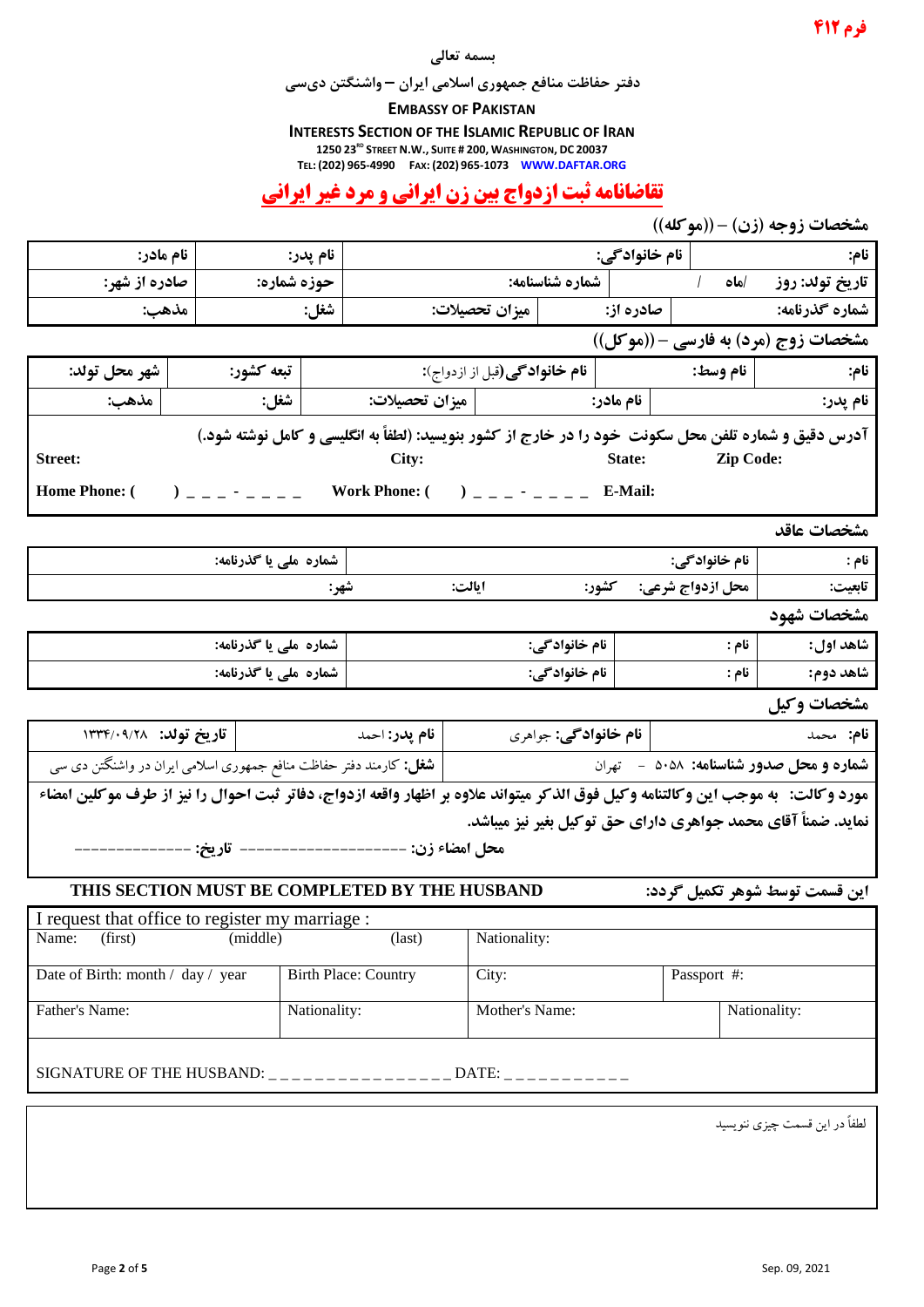**بسمه تعالی**

**دفتر حفاظت منافع جمهوری اسالمی ایران – واشنگتن دیسی**

**EMBASSY OF PAKISTAN INTERESTS SECTION OF THE ISLAMIC REPUBLIC OF IRAN 1250 23RD STREET N.W., SUITE # 200, WASHINGTON, DC 20037 TEL: (202) 965-4990 FAX: (202) 965-1073 WWW.DAFTAR.ORG**

**DECLARATION OF ISLAMIC FAITH**

# **بسم ا.. الرحمن الرحيم**

I, the undersigned, do hereby declare that I am a muslim I declare that I shall follow the teachings of the Holy Qur'an And the guidance of the Holy Prophet Muhammad (P.B.U.H)

I declare:

*ASH"HADU AN LA ILAHA ILLA-'LLAH, WA ASHHADU ANNA MUHAMMADAN RASULU'-ALLAH. "I bear witness that there is no god but God and I bear witness that Muhammad is the Messenger of God".*

## I acknowledge that the Prophet Muhammad, son of Abdullah of Mecca, is the last prophet and messenger of God.

| Name:                               | (first)                       | (middle) | $\text{(last)}$          |  | Date of Birth: month / day / year                      |  |  |
|-------------------------------------|-------------------------------|----------|--------------------------|--|--------------------------------------------------------|--|--|
| Social Security or Passport Number: |                               |          |                          |  |                                                        |  |  |
|                                     | Previous Religion:            |          | Number of this Marriage: |  | Number of Children from Previous<br>Marriage: (If Any) |  |  |
|                                     |                               |          |                          |  |                                                        |  |  |
| <b>First Muslim Witness:</b>        |                               |          |                          |  |                                                        |  |  |
|                                     |                               |          |                          |  |                                                        |  |  |
|                                     |                               |          |                          |  |                                                        |  |  |
|                                     | <b>Second Muslim Witness:</b> |          |                          |  |                                                        |  |  |
|                                     |                               |          |                          |  |                                                        |  |  |
|                                     |                               |          |                          |  |                                                        |  |  |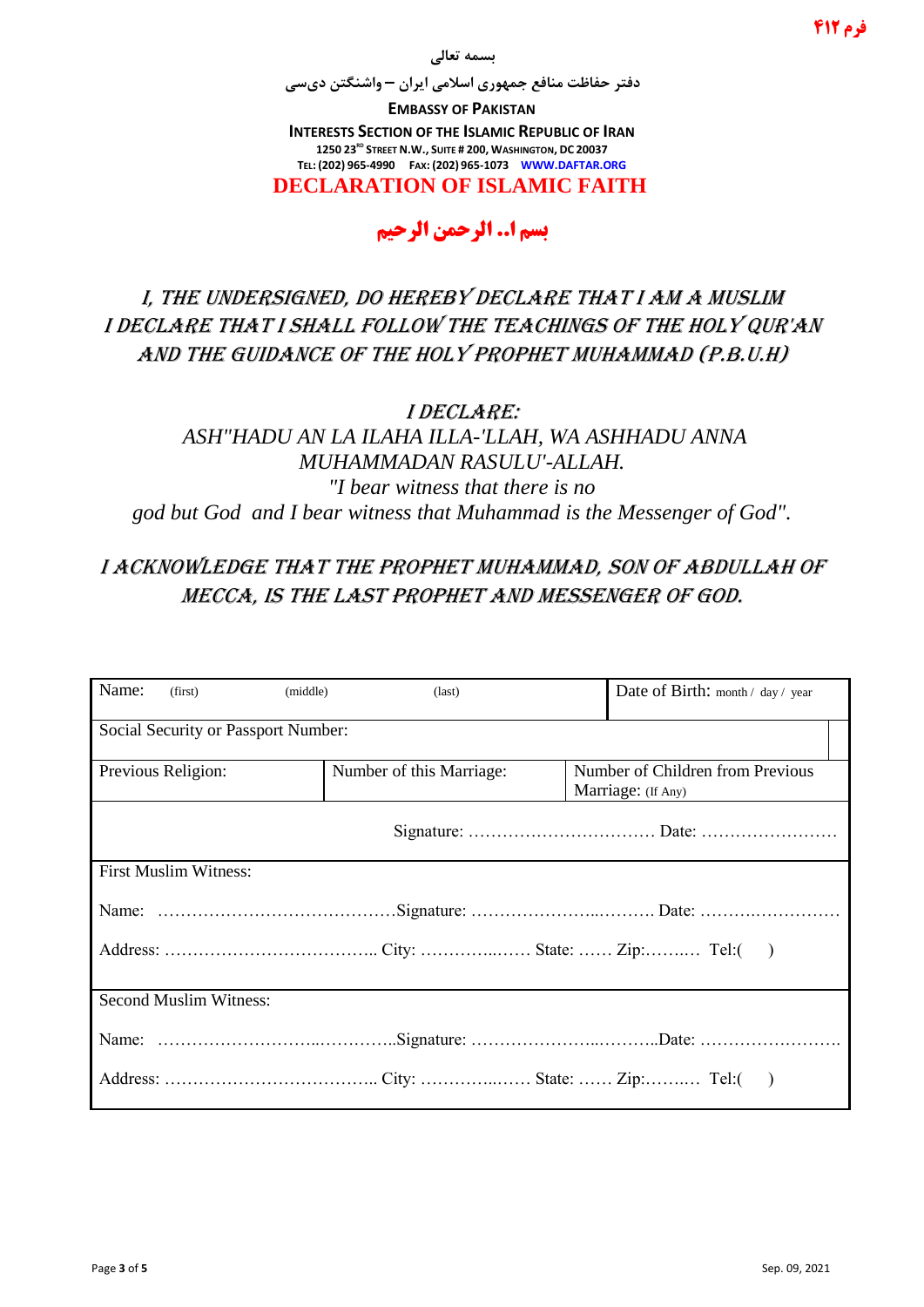#### **بسمه تعالی**

**دفتر حفاظت منافع جمهوری اسالمی ایران – واشنگتن دیسی**

**EMBASSY OF PAKISTAN INTERESTS SECTION OF THE ISLAMIC REPUBLIC OF IRAN 1250 23RD STREET N.W., SUITE # 200, WASHINGTON, DC 20037 TEL: (202) 965-4990 FAX: (202) 965-1073 WWW.DAFTAR.ORG**

**اظهار نامه عدم نياز به گواهي تجرد شوهر**

**طبق قوانین اداره ثبت احوال جمهوري اسالمي ايران گواهي تجرد مبني بر مجرد بودن زوج در زمان وقوع ازدواج الزم میباشد. چنانچه قادر به تهیه چنین مدرکي از مقامات محلي نمیباشید، تكمیل اين فرم از طرف زوجه )زن( الزامي است.**

| اینجانب ، نام:                             |       | نام خانواد گی: | متولد سال:                                 |                   |
|--------------------------------------------|-------|----------------|--------------------------------------------|-------------------|
| شماره شناسنامه:                            |       | صادره از شهر:  | حوزه شماره:                         فرزند: |                   |
| اظهار میدارم که جهت ثبت ازدواج من با آقای: |       |                |                                            |                   |
| (نام به فارسی)                             |       |                |                                            | (Name In English) |
| متولد سال: روز                             | / ماه | /سال           | نیازی به گواهی تجرد ایشان نمیباشد.         |                   |
|                                            |       |                |                                            |                   |